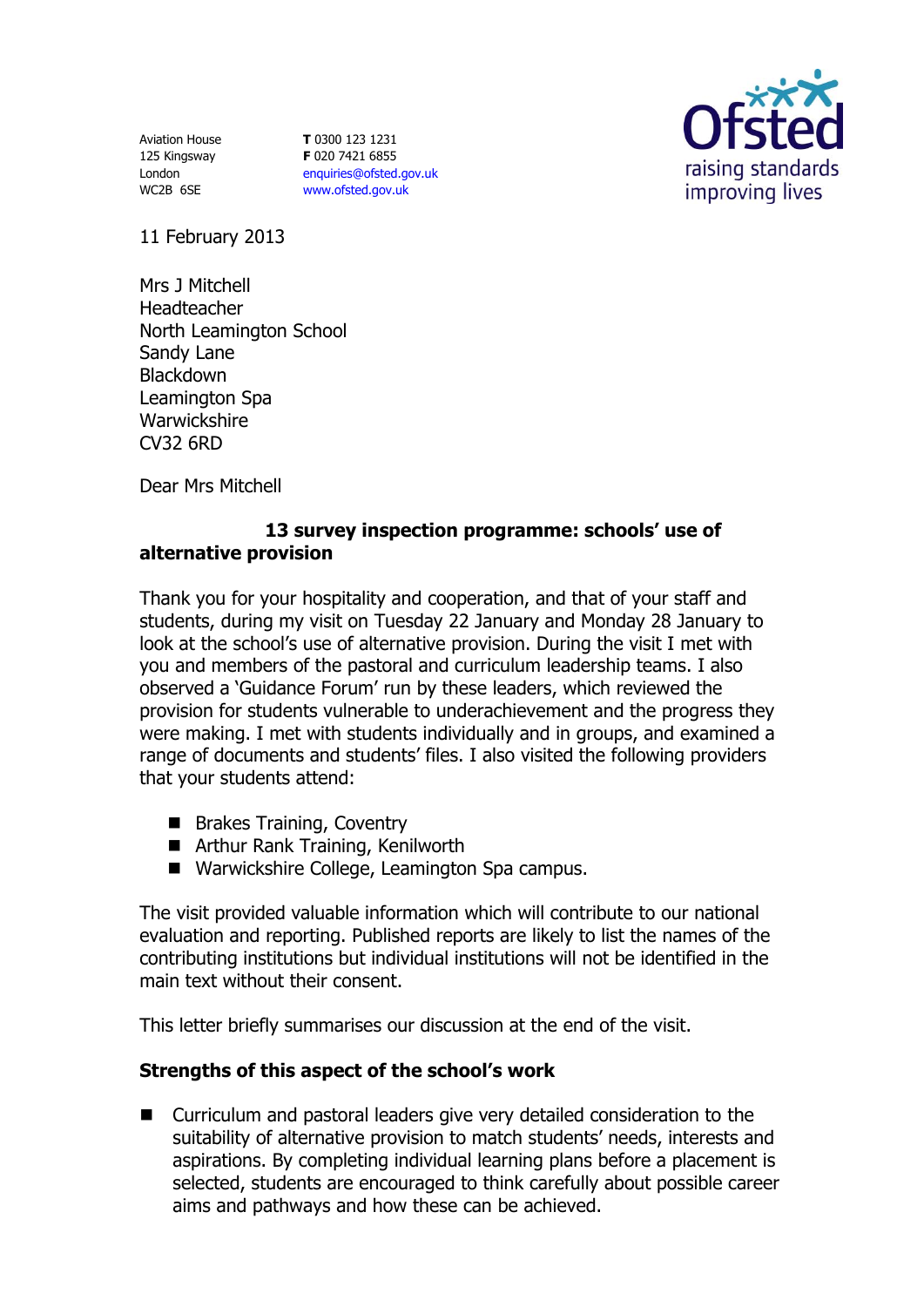- All current Year 11 students were offered a very wide choice of vocational options delivered in specialist centres across the campuses of Warwickshire College. Students went through a very detailed application process in school to ensure that they had genuine interests in the occupational area selected. As a consequence, these students have very positive views of the provision and a significant proportion are expecting to continue in education, employment or training in the chosen field. These courses remain available for those with specific aspirations or interests although as the school's own vocational and applied provision has grown, they are no longer published alongside other options and only one student in the current Year 10 is pursuing the programme.
- Regular meetings of the Guidance Forum review the provision for the few students in or due to enter Key Stage 4 who are showing signs of underachievement or disaffection. These meetings determine whether their needs are best met wholly in school or through spending part of their week with vocational training providers.
- For a few students with specific behavioural, emotional or social needs, the school works closely with the Area Behaviour Partnership to manage students' placements with providers. This partnership has contributed to a marked reduction in exclusions within the school.
- A small number of providers are used, drawn from a list approved by the local authority for their quality and safe practices.
- Communication between the school and providers is excellent. The school's coordinator of work-related placements has good working relationships with key personnel in the providers. She visits and calls regularly and maintains thorough records of contacts which check on students' progress, attitudes and dispositions.
- Communication is further supported by a highly effective information and communication technology system which links all providers with schools in the local partnership. This system allows the school immediate sight of the provider's registration of students' attendance, and daily progress reports where appropriate.
- Students' progress is monitored carefully. Students' progress and attitudes are checked systematically on a six-weekly cycle, and concerns are addressed through the Guidance Forum.
- Students in Year 11 who attend vocational provision at Warwickshire College do not miss lessons in other subjects as their time out of school is blocked against other options. Other students who do miss lessons when they are off-site have specific time allocated, with appropriate support from teaching assistants, to help them catch up.